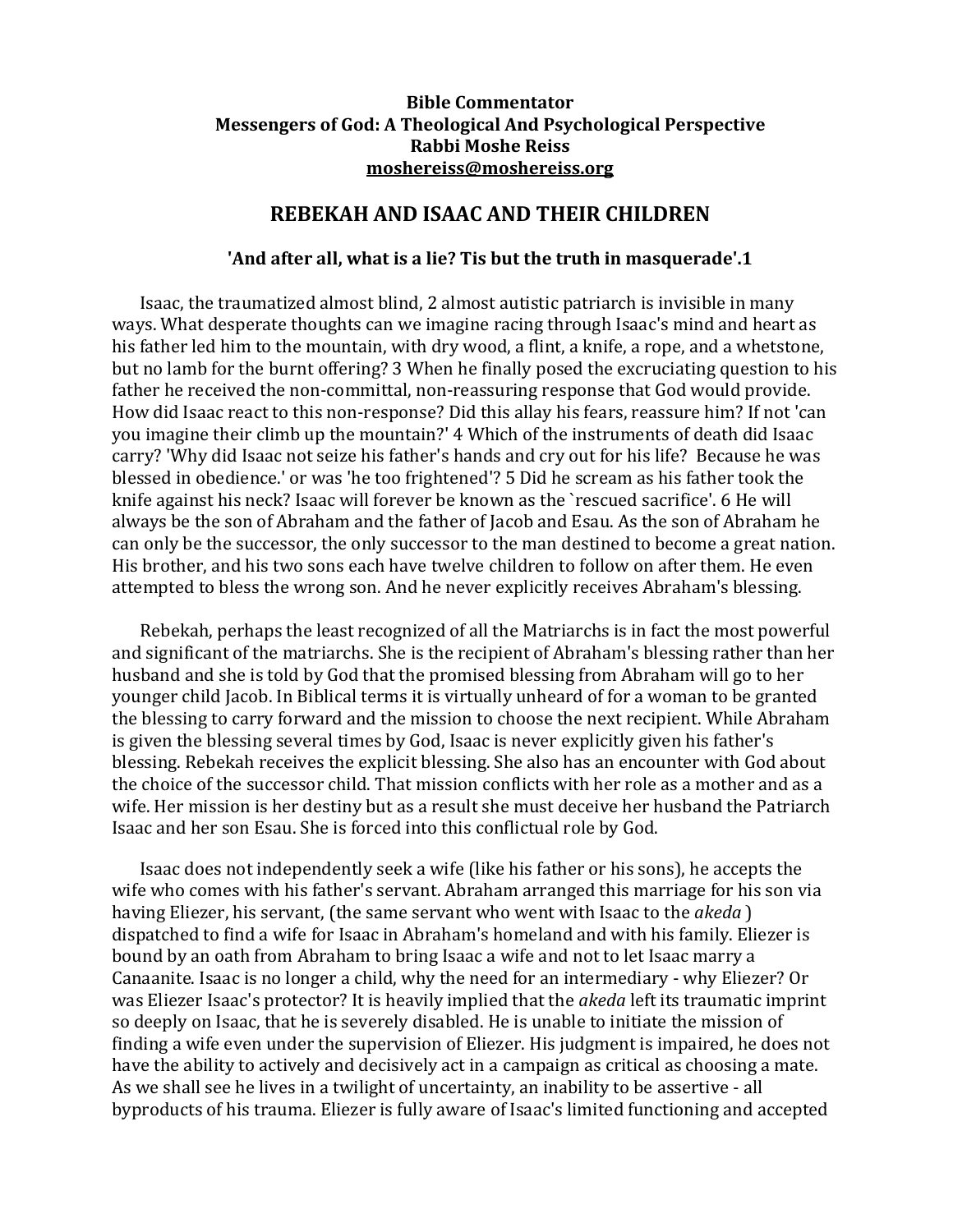the responsibility of taking care of his master's son. When Eliezer responds what if the woman chooses not to follow me and marry Isaac, shall I take Isaac there to find someone else? No, do not take Isaac there. This is repeated twice (Gen. 24:6,8). Why is Abraham so fearful of sending Isaac to Abraham's kindred at Aram-naharaim? 7 In the first verse the word Abraham uses is 'hishamer', a word meaning it is a danger to my son. 8 In the second verse 'only bring not my son there again'. 9 It is clear, Abraham did not trust Isaac to choose or even being involved in the process. Eliezer succeeded and Isaac married Abraham's niece Rebekah, chosen by his father's servant.

What is known of Rebekah prior to her meeting with Isaac? When Eliezer first sees her, we are told by the narrator that she, Rebekah, is the daughter of 'Betuel, son of Milkah, wife of Nahor, brother of Abraham' (24:15). She is a very pretty young girl and a virgin (24:16). The word young girl in Hebrew in this text is spelt "na'ar'". The word "na'ar" translates as young man. Tradition reads it as "na'ar'ah" (as if the 'ah' were in the text) which means young girl, but the last 'h' is not included in the text. The 'a' is a vowel and vowels are not included in the Torah text. Eliezer asks her if he can drink, she gives him her pitcher. She then draws water from the well ('down' the hill (24:16)) to fill her pitcher for all ten camels until they had done drinking (24:22). Camels coming from a long trip drink an enormous amount of water. The woman shows significant energy and aggressiveness.

He asks her who are you? She responds, 'I am the daughter of Betuel, son of Milkah, wife of Nahor'. She does not mention her own name nor her mother's name (24:24). The young girl, "na'ar" (24:28), (again without the 'ah' at the end), goes home to tell her family whom she has met. She tells her brother Laban, and he goes out to meet Eliezer. Laban then becomes the spokesman for the family. When Eliezer repeats how he met Rebekah he repeats that she said she was the daughter of Betuel, son of Milkah, wife of Nahor'. In verses 55 they ask for a few days for the "na'ar" (again no 'ah') Rebekah before she will go. In verse 57 they call the "na'ar" Rebekah to ask her view of the impending marriage. Both "na'ar"'s are without the 'ah'.

Thus Rebekah is referred to four times, by a word which in Hebrew means young man. (Despite the Jewish tradition to read it as young woman.) The calling of Rebekah four times "na'ar", is not a scribal error. It may be argued that we are being told that Rebekah has a tendency towards a male aggressive personality. 10

This overlap of a female with an aggressive personality may have been required in this marriage, given her husband's trauma and passiveness. Rebekah is then referred to as the daughter of Betuel, son of Milkah, wife of Nahor' three times, which is a correct definition of her ancestry, her father, her grandmother and grandfather are mentioned. However her mother's name is never mentioned. Her mother is not of Abraham's family, but both of her grandparents are. Her grandfather is Abraham's brother Nahor and her grandmother is Abraham's brother Haran's daughter (as well as the wife of Nahor). Her father Betuel is thus the son of Abraham's brother and the son of Abraham's niece. Most impressive and extraordinary is the fact that Rebekah was consulted not ordered if she wished to marry Isaac. Historically and sociologically women in that society were rarely asked their opinion, especially about betrothal. It is most extraordinary to be told that her wishes were asked and respected.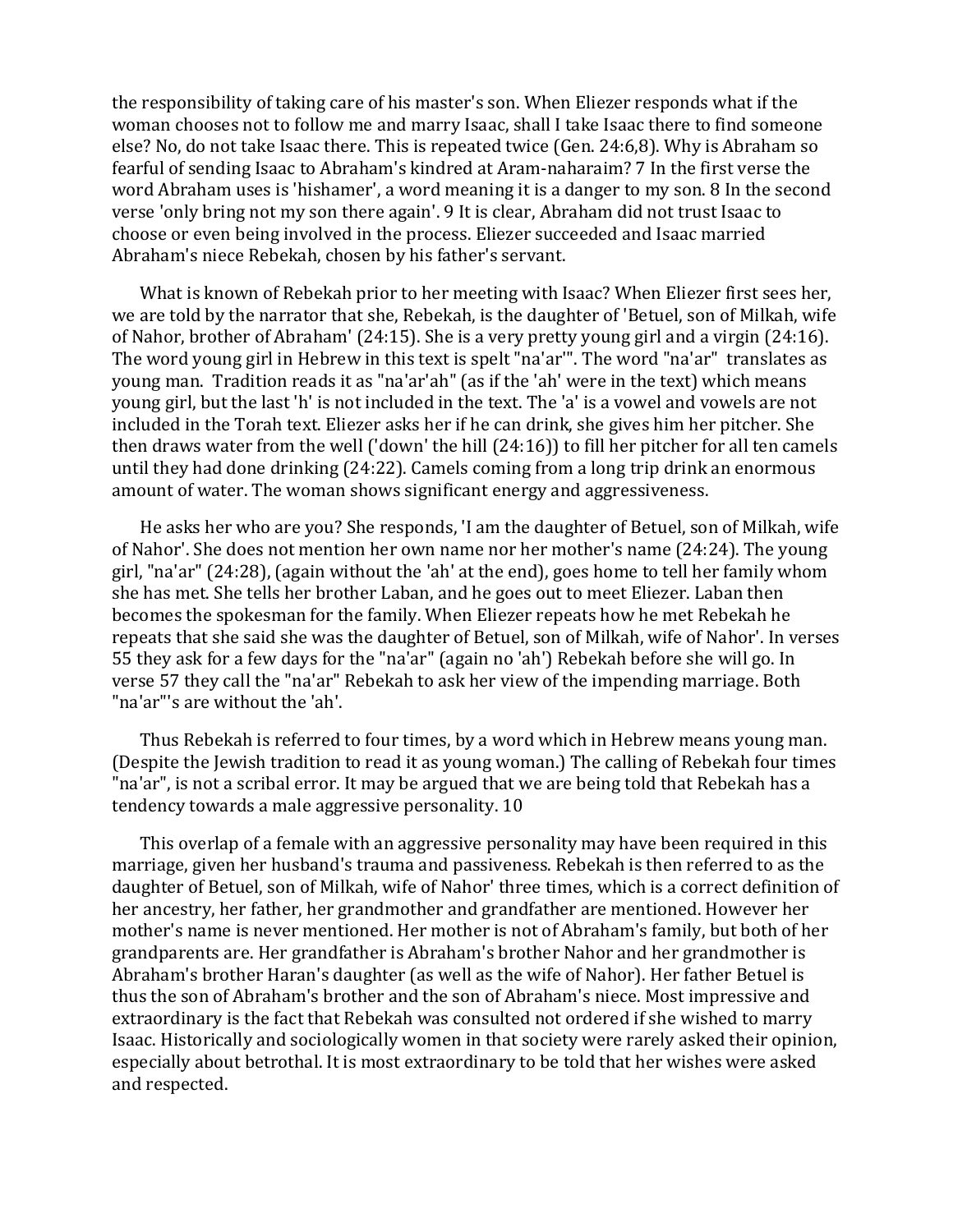Rebekah consents to the marriage and returns with Eliezer. She is a powerful independent woman. She had evidently already shared the business responsibility with her brother Laban, taking care of the sheep at the well.

When Isaac sees Rebekah he is "out walking in the field towards evening" (Gen. 24:63) in the gray twilight caught between day and night. He lives in a twilight zone of uncertainty; an inability to be assertive.

Darkness and blindness represent his life. How can one not be blinded after having witnessed near death when seeing one's father approaching his neck with a knife. He is the son whose father, Abraham -our father- agreed to sacrifice him. He is the survived sacrifice. As a result of his trauma, his father receives the highest blessing. "I will shower blessings on you and make your descendants as numerous as the stars of heaven and the grains of sand on the seashore." (22:17). Isaac is the descendant referred to who moments before was bound as if he were a ram with his father holding a knife over his throat. Isaac suffers yet Abraham receives the blessing for agreeing to sacrifice Isaac. Recovery from such a monumental trauma is in fact beyond human comprehension. Does Abraham, though the prince of faith, not also suffers immeasurably from this *akeda* of his son whom he had prayed for decades?

Isaac "brought her into his mother Sarah's tent and he took Rebekah as his wife. Isaac loved her and thus found comfort after his mother's death" (24:67). His mother protected him against his older brother Ishmael (whether he needed it or not); his mother who undoubtedly would have protected him against his father and prevented the *akeda* had she had the foreknowledge; the mother who died upon hearing of the attempted *akeda* .

Why does Isaac the rich heir, not have his own tent? He marries a mother surrogate, one to take care of him. It is indicative that we heard of Rebekah's birth immediately after the *akeda* and immediately before Sarah's death (Gen. 22:23). Once Isaac's blessing is confirmed after the *akeda* his mother's job is done; his protection now will be at the hands of his wife. Can Rebekah ever compete successfully with Sarah for Isaac's affection? He was doubly traumatized, by the *akeda* and his mother's sudden death. Isaac needed his mother's loving protection more than ever before and she died.

It is interesting to note that Abraham never explicitly gives Isaac's his blessing, Isaac is never commanded to 'go' (lech) and he never leaves the land. He never sees clearly, never laughs (despite his name) does not find a wife and does not find the 'right' son to bless. Isaac's role is to be Abraham's son. He is the weak son of a strong father and the weak father of two strong twin sons. To be a strong father or strong husband is too demanding for his passive status. He receives the blessing from God not for himself but 'for the sake of Abraham' (Gen. 26:24). When Rebekah arrives Isaac, coming from Be'er Lahai Ro'i - the well of seeing - sees the camel but not Rebekah. Rebekah, however sees Isaac (Gen. 24:63- 64) 11 How does Rebekah react? She came to marry her rich uncle, she was far removed from her family of origin, where she was considered an independent woman. However immediately upon seeing her husband she realizes he is damaged. But even so she could not have understood the complex family relations she had entered. The text tells us of no ceremony and gives us no exchange of words that they spoke to each other. Rebekah and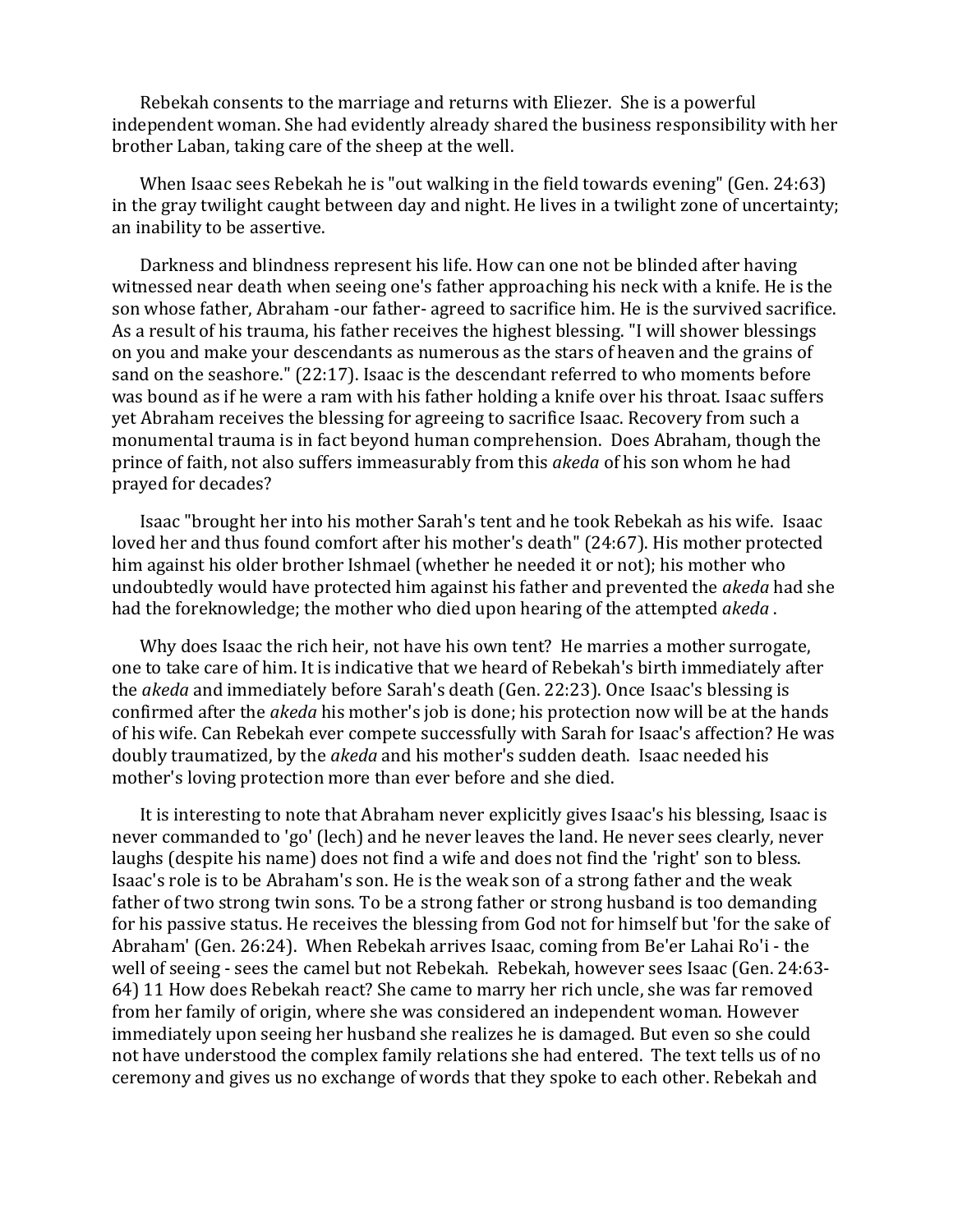Isaac do not appear to engage in communication. And this is a prelude to the tragic lack of communication between her, Isaac and their twin children.

Isaac is the least well defined of the three Patriarchs. His difficulty in defining himself is clearly the result of the *akeda* . Both of his parents had strong personalities as we have seen. His wife, Rebekah, has a strong personality as has been intimated and as we shall see. He is certainly not modeled after his father who was able to love both Ishmael Isaac. Isaac as we shall see loves Esau who embodies what he cannot be.

Was the *akeda* a closely guarded family secret - to be safeguarded but never disclosed? Did Rebekah ever hear of the traumatic event of the *akeda* from Isaac or anyone else? Was she required to deal with the painful results without knowledge? Perhaps the inarticulate Isaac tells her in a dream:

 I never did remember much about the journey to Mount Moriah. Whenever Rebekah, my beloved wife, asked me about it I told her, truly I do not remember much. I love Rebekah very much because she continues to comfort me. For almost twenty years she has spread her branches over me, fulfilling my thirst for love. But we want a child to fulfill the blessing. I pray to God for my beloved barren wife but God withheld her bloom yet another year.

 One such night, while Rebekah and I were sleeping side by side I dreamed for the first time of the sacrifice that had taken place almost thirty years before. But this dream was even more real than the actual incident, perhaps because confusion had saved me from the fear. And now all the terror I did not notice was with me. A faceless man chained me to a great rock and held a knife against my neck. I saw a long hairy arm, strong and taut. I felt the blade poised to strike me down when the sun emerged from behind a cloud blinding me and we heard the voice of an angel saying 'Avraham, Avraham.'

 At the same time we heard the frantic sounds of a white ram with pure white skin and deep purple horns, the color of blood. The horns had become entangled in the thorns of a nearby gnarled bush. It was then that I recognized the fierce silent man. It was my father Abraham. Abraham put down the blade and pulled the ram free from the thorns. And as my father brought it back I saw how it struggled in his hands. Then when the ram was pressed to the rock, I watched as my father pulled back the white throat, white as snow and drew the blade. I saw especially how thin and white was the neck and how cleanly the blade cut through. At last my father put down the blade and unbound me and we embraced.

I woke up and told my dream to Rebekah.

She then told me of her dream.

 In desperation I set out to Mount Moriah. I ascended on the path that my father-in-law Abraham had trod with my beloved Yitzchak. As I strained to climb higher I began tiring holding on to the gnarled and twisted mountain bush. Then I